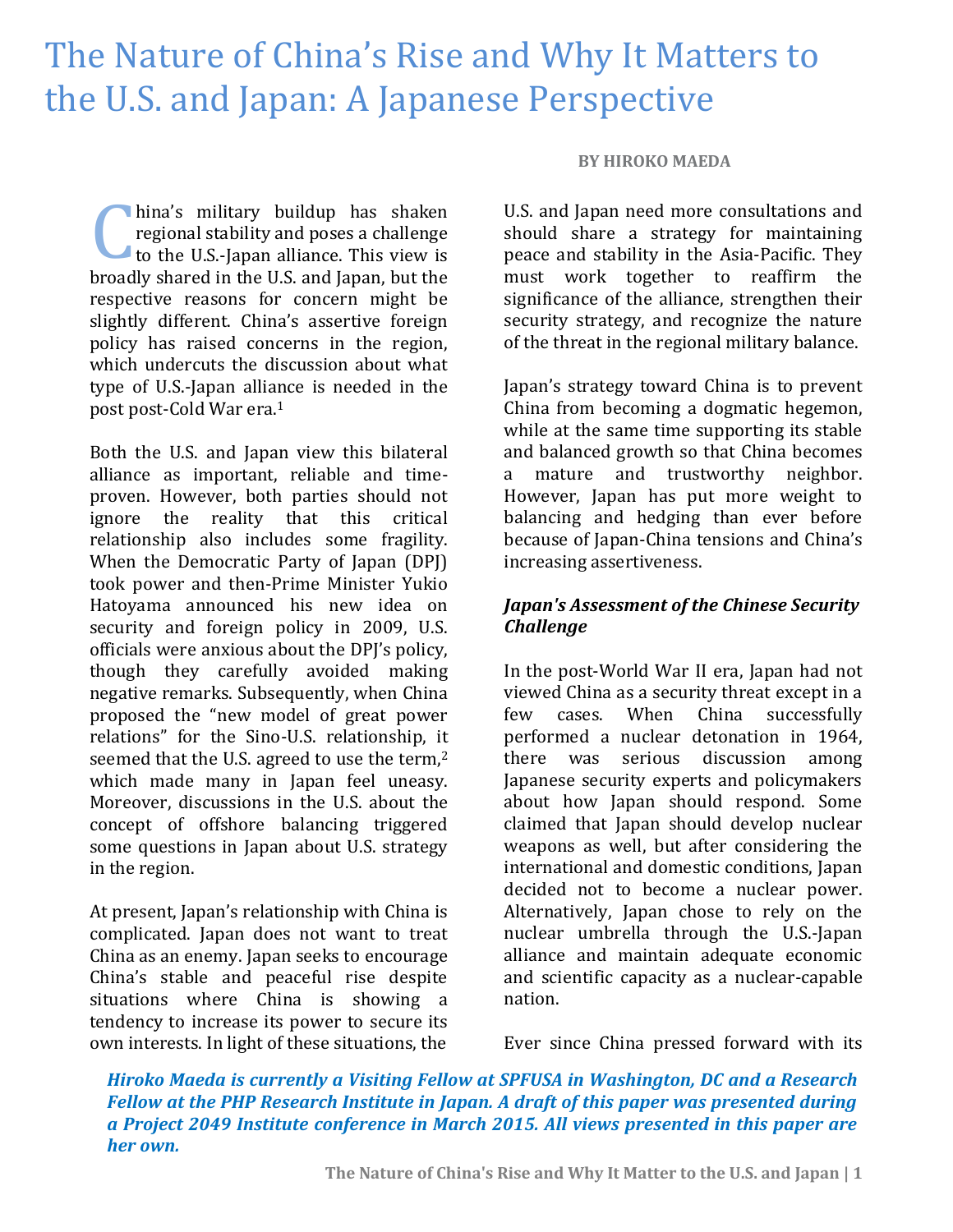open and reform policy in late 1970 and made economic growth a priority, Japan supported China's development. When China declared the "Law on the Territorial Sea and the Contiguous Zone" in 1992 and stated that Senkaku (known as Diaoyu in Chinese) and other islands under dispute in South China Sea were Chinese territory, security experts were acutely alarmed, but it did not create commotion among the Japanese public. At that time, the Japanese government tried to incorporate China into the international community after the Tiananmen incident and attempted to persuade other Western countries that engaging China would be more constructive and realistic. In those days, the so-called "China threat" referred to the concern that China might fall into internal disorder if left alone.

When China conducted a series of missile tests and military exercises off the shores of Taiwan in 1996, the U.S. and Japan worried about the contingency, but the gap of military power between the U.S.-Japan alliance and China was still considerable. Such advantages in the military balance are no longer as stark since China's military budget has risen by double digits for most of the past25 years (except FY 2010, when the military budget increased by 9.8 percent), while Japan's military budget was on the decline for a decade since 2002. The U.S. defense budget has also faced severe pressure after the wars in Iraq and Afghanistan.

In addition to China's military buildup, China's assertive foreign policy since 2008 (especially after the "Lehman shock") has raised great concern in Japan. Before then, many Japanese worried about the uncertainty of China's future, but at the same time had expectations that China would become a country that attaches more importance to international law, peace, and cooperative relationships with neighboring countries.<sup>3</sup> Contrary to these expectations, China has claimed territory in the South and East China Seas while unilaterally exerting its physical power to change the status quo. In short, through both intention and capability, China has come to show tendencies in its behavior that raise serious concerns for the peace and security in the region.

## *Where Does China's Military Power End?*

The Chinese government announced that it would increase its military budget by 10.1 percent this year in spite of the slowdown of total economic growth. China's military buildup has already far exceeded what is necessary to defend its territory. CCP leaders consider it a vital mission to make the PLA a "winnable" military while increasing Chinese public support for the party by connecting military power to national prestige.

China's defense strategy leaves much ambiguity, as is the case with its decisionmaking process. For example, one of Xi Jinping's demands to the PLA is "to achieve forces that can fight and win battles." This sounds valorous but is also unclear. How large is the scale of the fighting they are describing? Do they consider and plan for the possibility of a two-front war?

China's ultimate military goal might be to obtain an edge over the U.S. in a global competition, but this goal is a sweeping ambition compared to focusing on acquiring A2/AD capabilities. It is predicted that China's GDP would surpass that of the U.S. in the near future, but there is still a significant gap in comprehensive national power between both countries. Furthermore, China faces various difficult problems on the home front. China is surrounded by many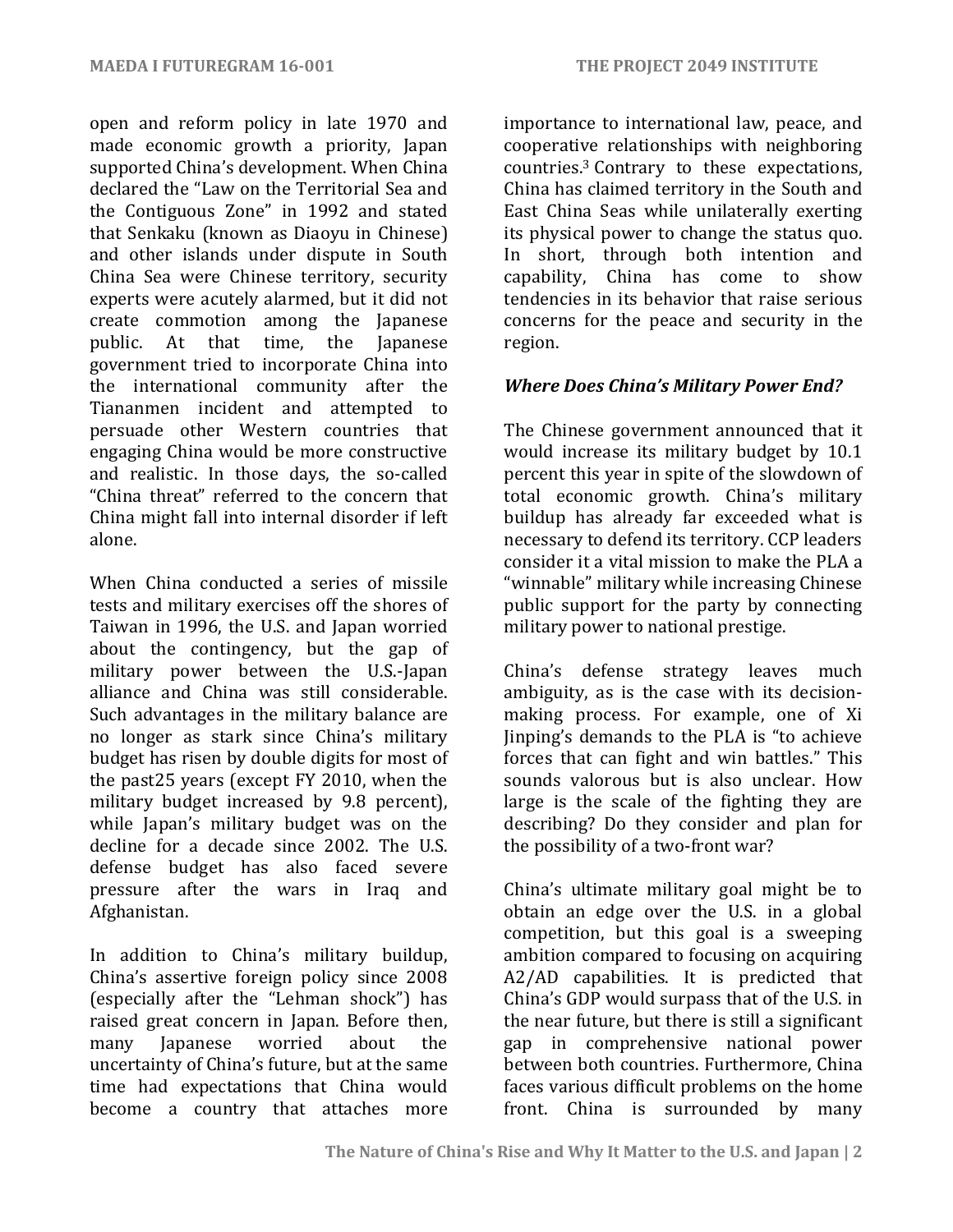countries, which hinders China's ability to expand its zone of influence along its periphery.

It is well-known that there are a plethora of serious domestic problems in China. China's domestic hardships inevitably affect its foreign and security policy. One of the most difficult challenges that China has to tackle is maintaining stability in an aging society.

#### *China's Demographic Challenges*

Many developed and developing countries have to face the problem of securing people's lives and maintaining economic growth with an aging population. However, China's situation might be more severe than other cases since its working-age population had already begun to decrease before China became a relatively rich country (by percapita measures). It is said that China faces the danger of falling into the "middle-income trap," but some demographers claim that we should instead call it the "middle-income cliff" in China's case.

Considering China's demographic problem, it is not certain how long China can hold the trend in its assertive foreign policy. There is a possibility that Chinese people would notice that the biggest problem for their development exists inside China and not outside, which could cause China to return its focus to prioritizing peaceful international environment to maintain economic growth. Given these challenges, there is also the possibility that China would become more assertive if the CCP tries to divert the Chinese public's attention from existing domestic problems. In that case, it is easy to imagine that Japan would be an apt target for the CCP. While China's military buildup at its current rate cannot be continued in the long term, the U.S. and Japan must work together to manage the political risks and instability in the region in the immediate future.

## *Disadvantage of Distance*

Even though it is highly unlikely that China's military capability would be able to surpass that of the U.S., China has a competitive advantage over the U.S. in the Asia-Pacific region in terms of geographical distance. The distance to Asia from the U.S. arguably makes the U.S. a more credible partner for

|             | when population bonus ends (year) | per-capita GDP* |
|-------------|-----------------------------------|-----------------|
| Japan       | 1990                              | 23,504          |
| Singapore   | 2010                              | 30,391          |
| Hong Kong   | 2010                              | 32,040          |
| South Korea | 2014                              | 27,724          |
| China       | 2015                              | 9.722           |
| Malaysia    | 2020                              | 15,571          |
|             |                                   | $($ USD PPP)    |

## **Figure 1: Per-capita GDP at the end of population bonus (Source: "Long-term Forecast of Global Economy and Population 2006-2050," Japan Center for Economic Research, March 2007)**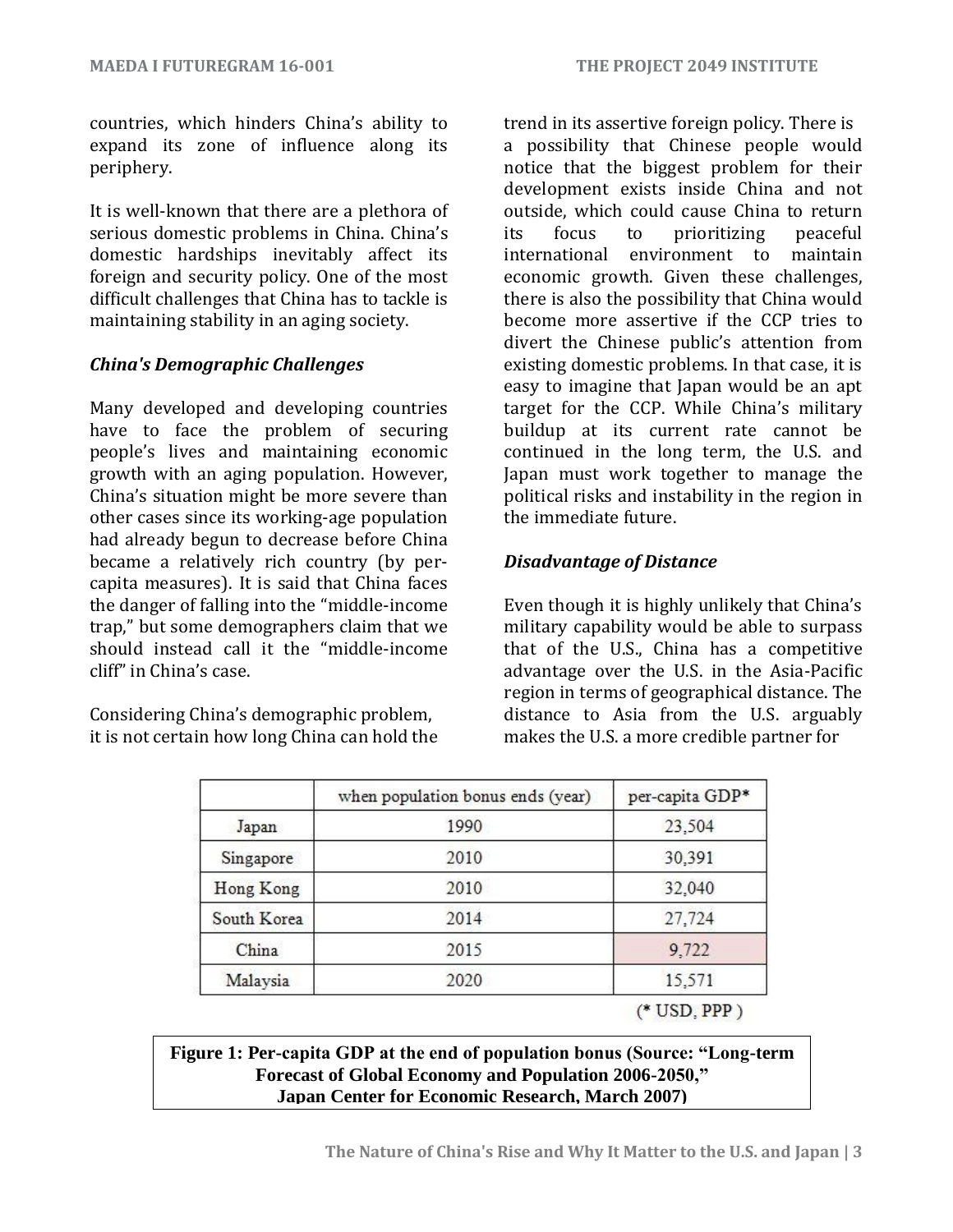Asian countries, since it is not suspected to have territorial ambitions in the region. On the contrary, in regards to power projection, the distance brings disadvantages against the United States.

There exists a large gap in both military and economic power between the U.S. and China, and the influence of the U.S. far exceeds that of China's. As China achieves economic growth, it has become the largest economic partner for most Asian countries, while the same countries also rely on the U.S. for security guarantees. If China continues its military buildup, Beijing's influence in the region might be able to exceed American influence even before China's military power reaches parity with U.S. military power.

Despite this, the United States has built a valuable asset in the region that China does not have: the U.S. alliance network and military presence in the region. The U.S.- Japan Alliance is the cornerstone of peace, security, and stability in the Asia-Pacific.

It seems that China's immediate goal is to gain anti-access/area denial (A2/AD) capabilities designed to disrupt U.S. power projection in the western Pacific. Under severe defense budget constraints, the U.S. and Japan must meet the challenge of the power shift in the region by enhancing technology development, ensuring smooth and effective operation of U.S.-Japan security arrangements, and strengthening security cooperation with other partner countries.

## *Japan's Response: A Series of Security Policy Reforms*

The Abe administration in Japan has promoted a series of security reforms since it came into power in 2012: the establishment of the National Security Council (NSC); adoption of the National Security Strategy (NSS), the National Defense Program Guidelines (NDPG), and the Mid-Term Defense Program; development of security legislation including the re-interpretation of collective selfdefense; and outlining the new principle behind "the Three Principles on Transfer of Defense Equipment and Technology." Also, the Abe administration increased its defense budget for the first time in eleven years in 2013 (by 0.8 percent), which continues to increase slightly since then.

The defense budget of Japan traditionally accounts for about one percent of its GDP. Some experts suggest that Japan should set a numerical target (e.g., 1.5 percent) and increase the defense budget. Actually, from the military standpoint, there is no logical reason for "one percent," and setting a numerical target might have the effect of provoking strong opposition in Japan. It is more realistic to reinforce the equipment specifically on a case-by-case basis in accordance to a mid- to long-term strategy.

The cooperation in new fields such as cyber and space is extremely important not only for security but also for economic interests, scientific development, and individual freedom. Additionally, it would be easier to garner more public support in deploying various efforts and increasing the budget in these new fields rather than raising budgets for a military buildup.

Despite the importance of cooperating in new security fields, the domestic and international legislation related to this sphere is quite underdeveloped thus far. The U.S. and Japan should be quick to lead the international discussion and establish rules. In regards to cyber security, the Japanese government needs to examine the necessary conditions to invoke the right of self-defense or collective self-defense; which would have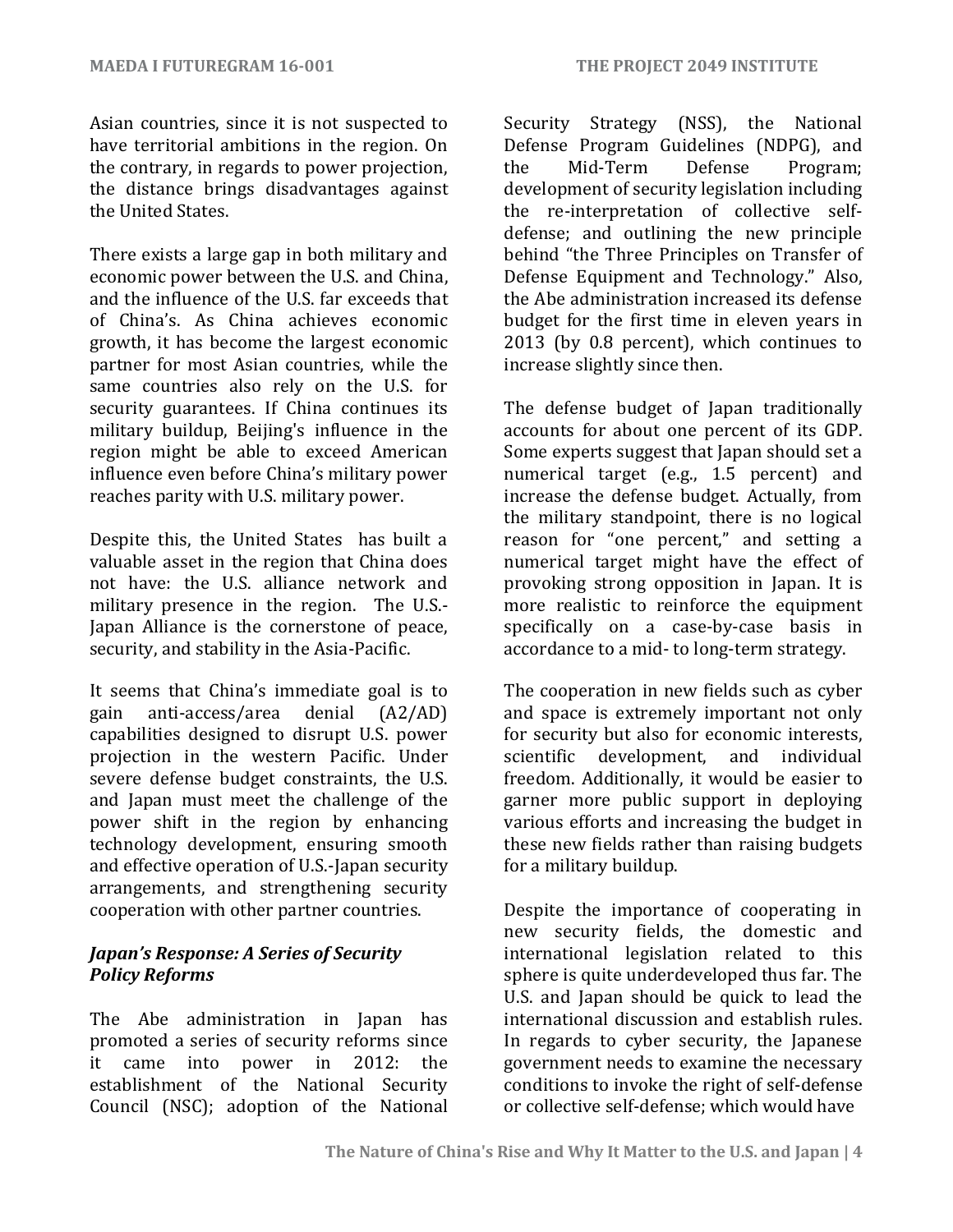#### 図9 自衛隊の防衛力 (時系列) the capability of JSDF (temporal sequence)



**(Source: Cabinet Office, Government of Japan, 2015)**

implications for determining the classification for state-sponsored cyber attacks and help determine the authorization needed for the use of countermeasures. governments (especially Japan) should put more efforts toward training experts who can connect their expertise to foreign and security policies.

#### *Joint Cooperation for Maritime Capacity Building of ASEAN Countries*

China employs "salami-slicing tactics" in East and South China Sea, increasing its control over disputed area by using physical and coercive measures in incremental steps to minimize the use of forceful countermeasures by neighboring countries. While other claimants cannot take effective military measures, China is steadily changing

the situation around disputed areas. In particular, the artificial structures which China has been building are going to form a strategic triangle of man-made features in the waters, which would have a considerable impact on the maritime situation in the South China Sea and military operations..

The U.S., Japan, and other regional partners want to resolve the disputes through negotiations based on international law. But, considering the situation in which China does not cease unilateral activities, it is necessary to strengthen the U.S. alliance network and to enhance the maritime capacity of ASEAN and other partner countries to put a brake on China's onesided behavior. Japan supported the respective coast guards of the Philippines and Vietnam by providing them with vessels and equipment. In February 2015, the Japanese government approved the new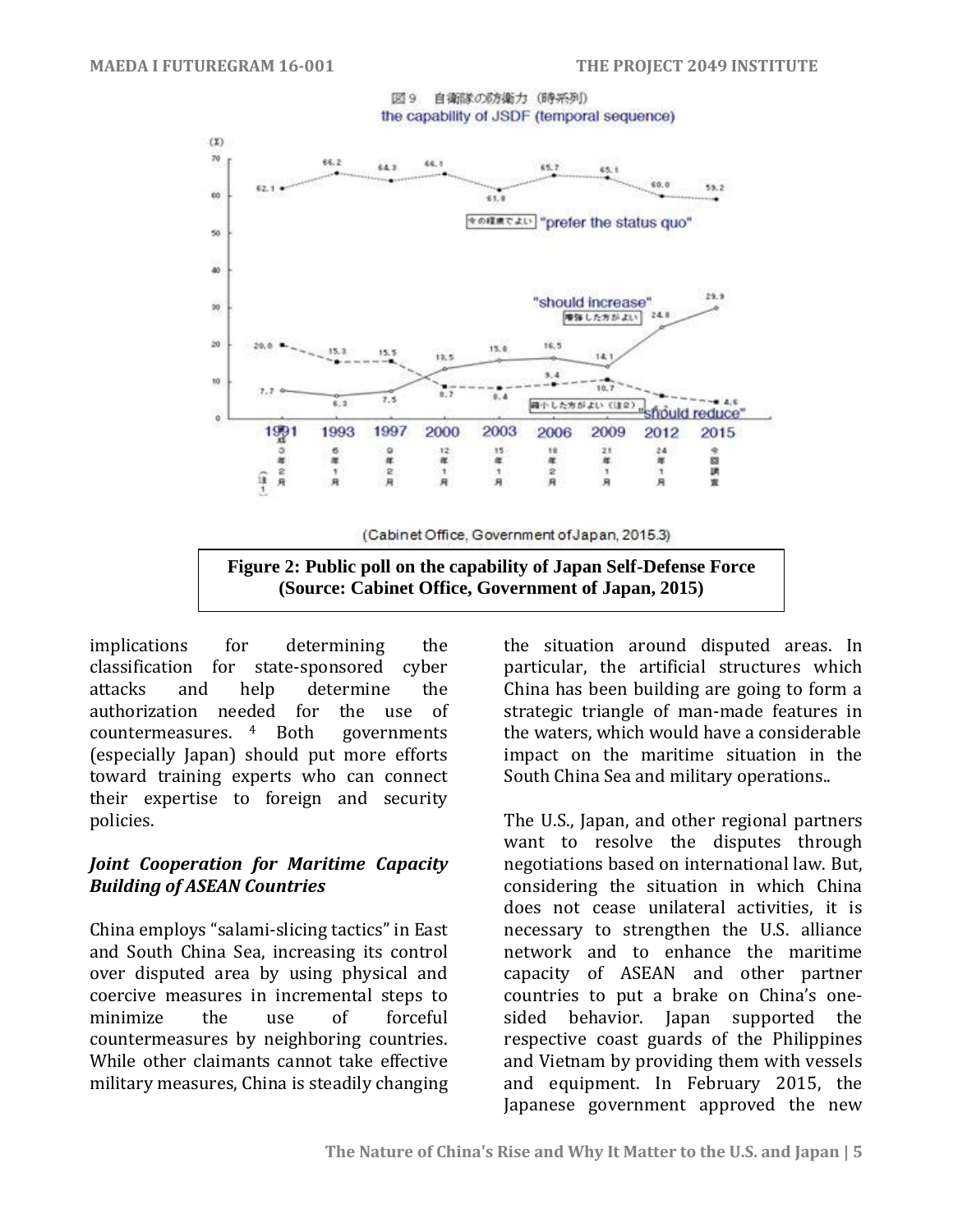"Development Cooperation Charter," which is replacing the old Official Development Assistance (ODA) charter. The new charter lifted the ban prohibiting any use of ODA for military purposes, and instead clarifies that building the capacity of the military to implement public welfare or disaster relief is one of the most important goals for Japan's foreign assistance programs.

Comprehensively taking into account each recipient country's requests, its socioeconomic conditions, and Japan's bilateral relations with the country, Japan has the prerogative to decide on the content of each ODA project. During the process of the planning and implementation of the projects, Japan tries to consult and cooperate with other donor countries to avoid an overlap of foreign aid. It is desirable that the U.S. and Japan cooperate to enhance maritime capacity building for partner countries, which allows for more effective support as well as improves interoperability among those countries.

#### *Opposing China's Dividing Strategy*

When countries make accusations against China, they often criticize China for utilizing a "dividing" policy to weaken the adversary's coalition or alliance partnerships. We can call these tactics "punishment and rewards" or "public flogging." The "punishment and rewards" tactic does not need an explanation and is often-used in international relations (better known as 'carrots and sticks'), but the "public flogging" tactic may be unique to China. "Public flogging" is illustrated when

China picks one country in the opposing group and uses a very harsh policy toward that country while implementing a more tolerant policy toward others. For example, France became the target for Beijing when western countries criticized human rights abuses in Tibet in 2008. In ASEAN, the Philippines became the target of Chinese "punishment."

Again, Japan and the U.S. should share the vision of a peaceful order in the Asia-Pacific as well as a comprehensive China strategy. Building a constructive relationship with China and supporting its stable growth should be the basis of the China strategy for the U.S. and Japan. However, this is all the more important going into the future because China is an increasingly influential power. As China seeks to become a responsible stakeholder, the U.S. and Japan should not be passive towards China's aggressive behavior. It is difficult to imagine that the existing problems between China, the U.S., and Japan will be settled in the immediate future. On the contrary, the coming decade might be the most difficult period for Japan-China and U.S.-China relations since the end of World War II. Both Japan and the U.S. have to strengthen and expand cooperation, as well as be both patient and prudent to achieve a peaceful transition to establish a rules-based order in the Asia-Pacific region.